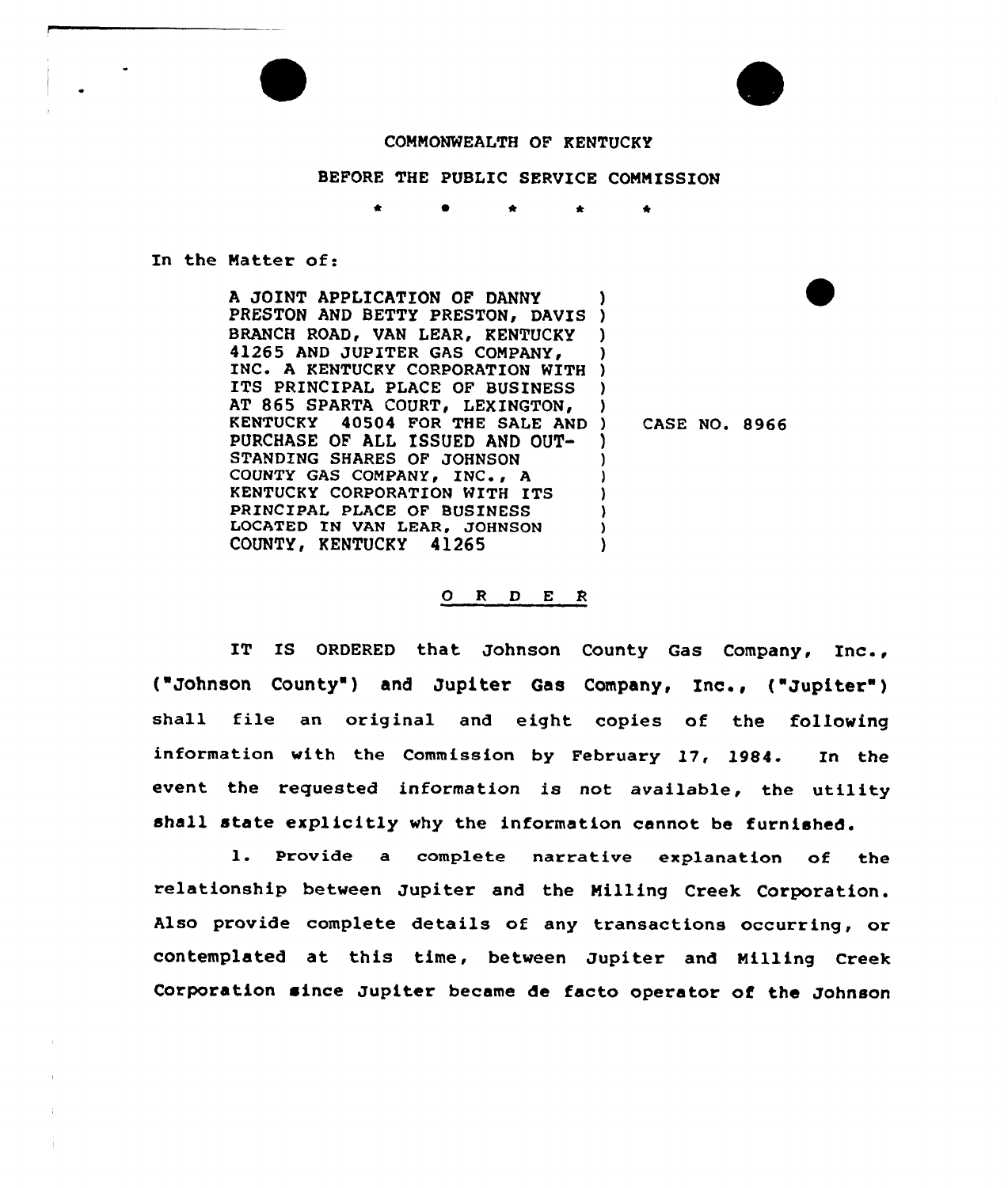County system on January 10, 1984. Provide the most recent financial report available for Milling Creek Corporation.

2. Provide the journal entries reflecting all current, and long-term debt and proprietary capital recorded on Jupiter's books since January 10, 1984.

3. Provide the following information on the attached Format A. Record the actual 1983 revenues and expenses for Johnson County in Column 2. In Column <sup>3</sup> record projected annual revenues and expenses of Johnson County under ownership and operations by Jupiter. Provide a narrative explanation of all projected changes.

4. Provide a balance sheet for Johnson County at the close of business the day befoxe Jupiter assumed control of opexations.

5. Pxovide all journal entries made in the books of Jupiter to record the purchase of Johnson County.

6. Provide a balance sheet. for Jupiter Gas after all journal entries related to the purchase of the Johnson County system had been made.

Done at Frankfort, Kentucky, this 10th day of February, 1984.

PUBLIC SERVICE COMMISSION

 $\frac{C}{\sqrt{R}}$  for the Commission

ATTEST:

Secretary